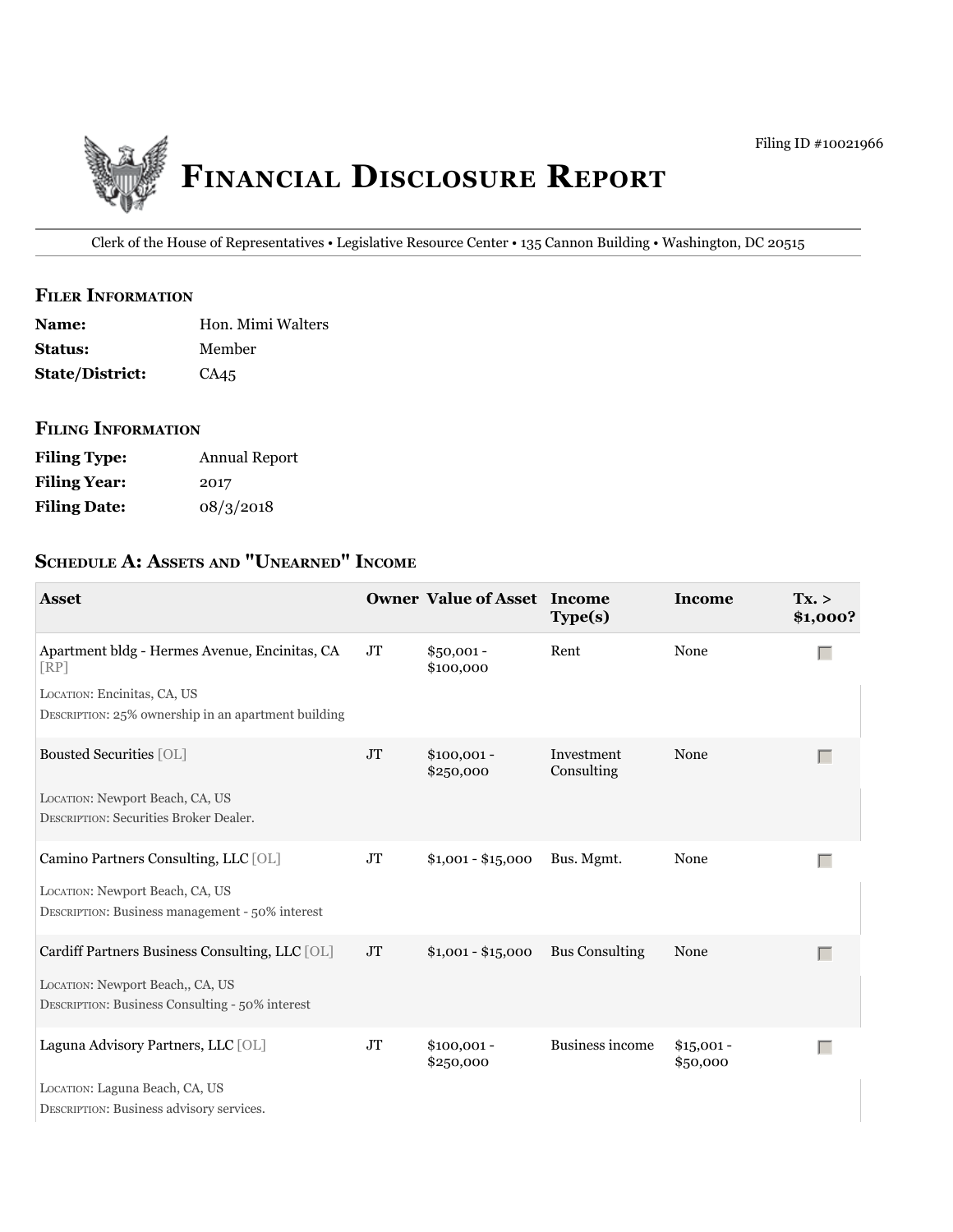| <b>Asset</b>                                                                                                                               |    | <b>Owner Value of Asset Income</b> | Type(s)  | Income            | Tx. ><br>\$1,000? |
|--------------------------------------------------------------------------------------------------------------------------------------------|----|------------------------------------|----------|-------------------|-------------------|
| Madrona Partners VC Fund LLC $\Rightarrow$<br>Madrona Venture Group [HE]                                                                   |    | $$15,001 - $50,000$ Investments    |          | None              |                   |
| DESCRIPTION: Madrona Partners VC Fund LLC has a small investment in a larger fund which invests in various seed and early-stage companies. |    |                                    |          |                   |                   |
| <b>UBS Money Market</b> [BA]                                                                                                               | JT | $$500,001 -$<br>\$1,000,000        | Interest | $$1,001 - $2,500$ | Г                 |

\* Asset class details available at the bottom of this form. For the complete list of asset type abbreviations, please visit [https://fd.house.gov/reference/asset-type-codes.aspx.](https://fd.house.gov/reference/asset-type-codes.aspx)

# **SCHEDULE B: TRANSACTIONS**

None disclosed.

# **ScheDule c: earneD income**

None disclosed.

# **ScheDule D: liaBilitieS**

|           | <b>Owner Creditor</b> | Date Incurred Type |                                                  | <b>Amount of</b><br>Liability |
|-----------|-----------------------|--------------------|--------------------------------------------------|-------------------------------|
| <b>JT</b> | Chase Bank            | June 2005          | Mortgage on Encinitas, CA, apartment<br>building | $$50,001 -$<br>\$100,000      |

# **SCHEDULE E: POSITIONS**

None disclosed.

#### **ScheDule f: agreementS**

None disclosed.

# **SCHEDULE G: GIFTS**

None disclosed.

## **ScheDule h: traVel PaymentS anD reimBurSementS**

None disclosed.

# **ScheDule i: PaymentS maDe to charity in lieu of honoraria**

None disclosed.

П

# **ScheDule a anD B aSSet claSS DetailS**